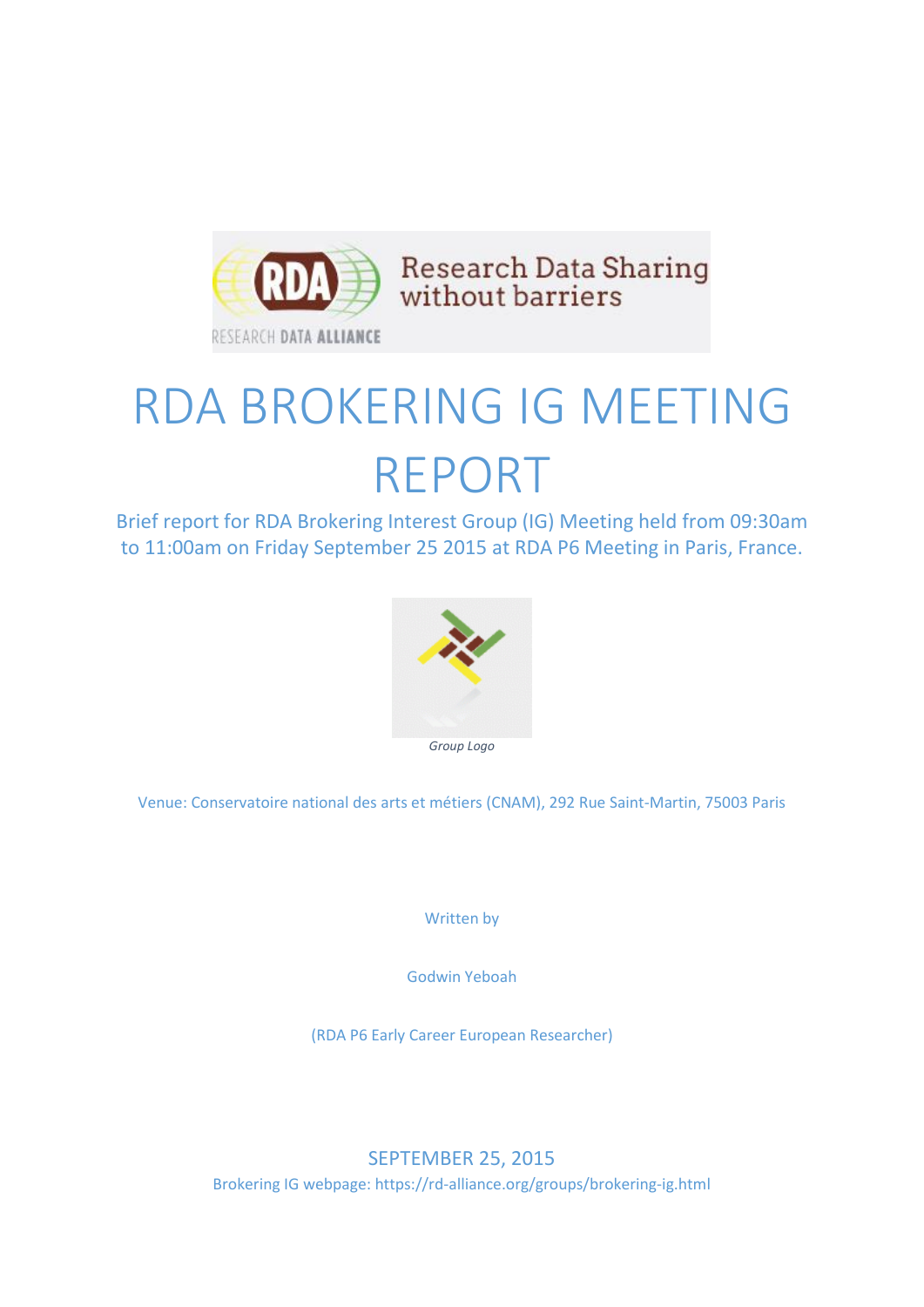# Pre – session discussion

Prior to the scheduled meeting, there was a pre-discussion by organizers where Jay Pearlman, Francoise Pearlman, Stefano Nativi, Wim Hugo, and Godwin Yeboah were present.

Wim Hugo pointed out the need to work with Michael to come up with some pros and cos of working with approaches and capabilities in Brokering and Brokering Governance (BG). Some of his other expressed thoughts were that one must always be in a position to say that the world will never be "perfect" so one might want to use the right tools for the right job and wait for "perfection" later on.

Also two potential uses cases to be based on EUDAT and CLARIN were discussed. Especially in the case of BG, there was an intention to engage CLARIN. The readiness of CLARIN for collaboration as well as their resource constraints were noted by Wim and Stefano.

Wim Hugo, from South Africa, said they have use cases locally and suggested that there might be valuable contributions from South Africa arguing that they were engaging locally (i.e. engaging with all kinds of data providers comprising individuals to big institutions that are (going to or) giving them thousands of records or paying them for services); especially from the BG use cases. He went further, after a short intervention from Jay asking what they are doing specifically, to suggest that the group might need some kind of governance framework that will allow the group to automatically contract whoever is giving the Brokering group data as the group is not going to have the resources to sit and sign contracts for each individual depositors. Stefano, although did not think of it earlier, seconded the idea of automatic contracting saying it was a good point.

There was also brief discussions on the presentation for the session touching on *Registry Framework* and *Metadata*. Jay talked about the need for future discussion online/onphone. Wim Hugo talked about the possibility of using a good document (and with some modification) from San Diego for the Registry Framework as well as suggested the need to look for interest(s) other than aforementioned ones. He also noted the need to tap into Jay Pearlman's experience going forward to ensure that the group realises a working group. He further noted that although the needs are clear for the registry for brokers and mediators, he was going to ask questions in his presentation as the group might have to further define descriptors (some sort of metadata in his view covering what they do, how they work as well as the sort of software platforms necessary, what their capabilities are). Stefano noted that he has never seen something similar like how Wim is describing. There was also a short discussion on the use of crosswords for determining many components in GEOSS registry.

Jay Pearlman, discussing earlier discussion from the Brokering Governance WG session with Godwin Yeboah, pointed out some highlights comprising: 1) a proposal for research topic (s); 2) Question on the requirements of Brokering in terms of the areas/disciplines of need; 3) Question on grand challenges covering water, food, climate etc. These are expanded in the section in this document where Jay covered reporting of BG WG activities. Additionally, despite the fact that people seem to argue that to meet the grand challenges, one might need inter/multi-disciplinary approaches, it appears no one has been able to demonstrate that yet. Here, the bottom line was that these ideas were just about 2-3 people's opinion so the intentions were about going into literature and writing a survey out to the community to get responses from research professionals and also publish the output as no one has done that before.

The agenda for the meeting is in Appendix A with additional information covering names and email addresses for session chairs, uniform resource locators as well as contextual information for the Brokering IG.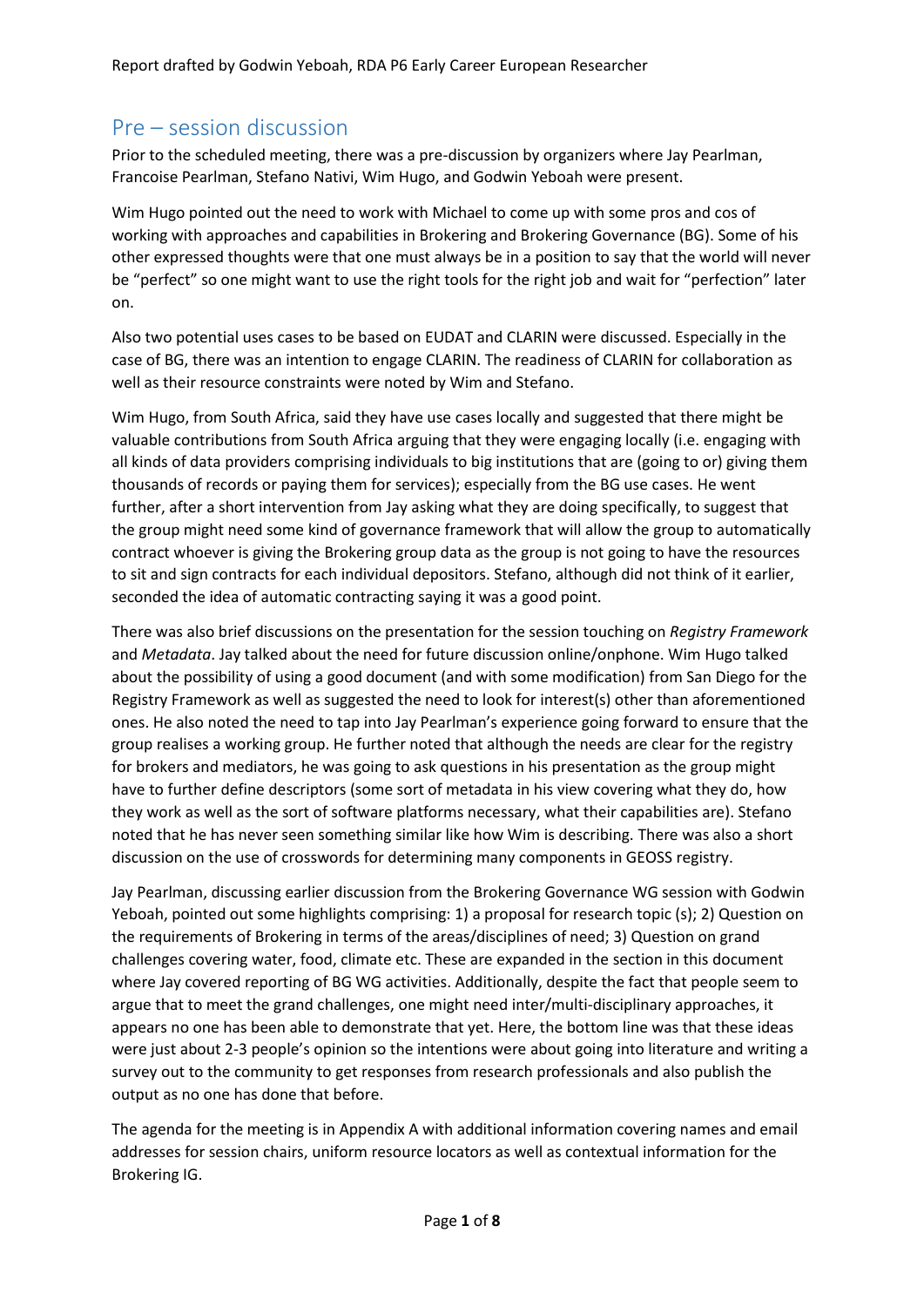# Introduction

Stefano kicked of the meeting at 9.30am by going through the agenda as planned but first thanking everyone in the room for their presence and interest in the Brokering Interest Group (IG). You can see a photo in Appendix C. He talked about looking at outputs from other groups in RDA to find out the potential of Brokering IG working with those of interest(s). This was partly in explaining the agenda which is in Appendix A. He talked briefly about the Brokering Governance session which was held prior to the meeting pointing out that Jay Pearlman would report on that session in the course of the meeting.

In attendance were approximately 22 participants (see Appendix B and also Appendix C photos C.13 and C.14). The room code for the meeting was "17 Access: 21.2.32".

# RDA outcomes and the possible contributions/synergy with the Brokering IG -and discussion (SJS Khalsa and Stefano, all);

Stefano then moved ahead to talk about the possible outcomes for the group juxtaposing it with other RDA outcomes.

**The first outcome** he talked about was from the *Data Foundation and Terminology (DFT) WG and his comment during the discussion with DFT WG*. The DFT WG had defined a number of simple definitions for digital data in a registered domain based on an agreed conceptualisation. He highlighted his comment during that discussion suggesting that the Brokering IG could try "To support such a model (and concepts) recommending its implementation as a part or a view of the Common model characterizing Brokering framework" – see Appendix C photo C.2.

Jay asked, what if the model is not complete? Another participant commented that characterization of Digital Object in the conceptual framework might not be relevant. Stefano said the focus should not be about discussing the model from DFT WG but rather whether we are to use it or not. Another participant pointed out that there could also be additional layers of complexity to be discussed as it will not go away somewhat re-emphasising Jay Pearlman's question. The consensus was mainly to support the model but introducing different elements by going into these boxes (see photo C.2). Jay asked if Stefano was suggesting some volunteers but Stefano clarified that actually comments from individuals are enough for the time being. Stefano suggested that what we can do is to have a document explaining what could be our contribution to make sure there is clarity.

**The second outcome** he talked about was from the *Data Type Registries (DTR) WG and his comment during the discussion with the DTR WG*. The DTR WG was offering developers and researchers the ability to add their type definitions in an open registry and, where useful, add references to tools that can operate on them (see Appendix C photo C.3.). The suggestion for the Brokering IG was to "To link the DTRs to brokering framework by accessing them to get extra semantics and launch tools automatically".

Stefano then opened the floor for suggestions and comments. A participant said that, on a practical level, the group should extend the services indicating that it was a good idea for the group. Jay asked if there were identified linkages to Social Sciences etc. There was no comment on this. Stefano pointed out that Brokering registry should be open and should not be linked to any particular registry. The consensus was that the group was interested in Stefano's proposal.

**The third outcome** he talked about was from the *PID Information Types WG and his comment during the discussion with the WG*. For the *PID Information Types WG* outcomes, see Appendix C photo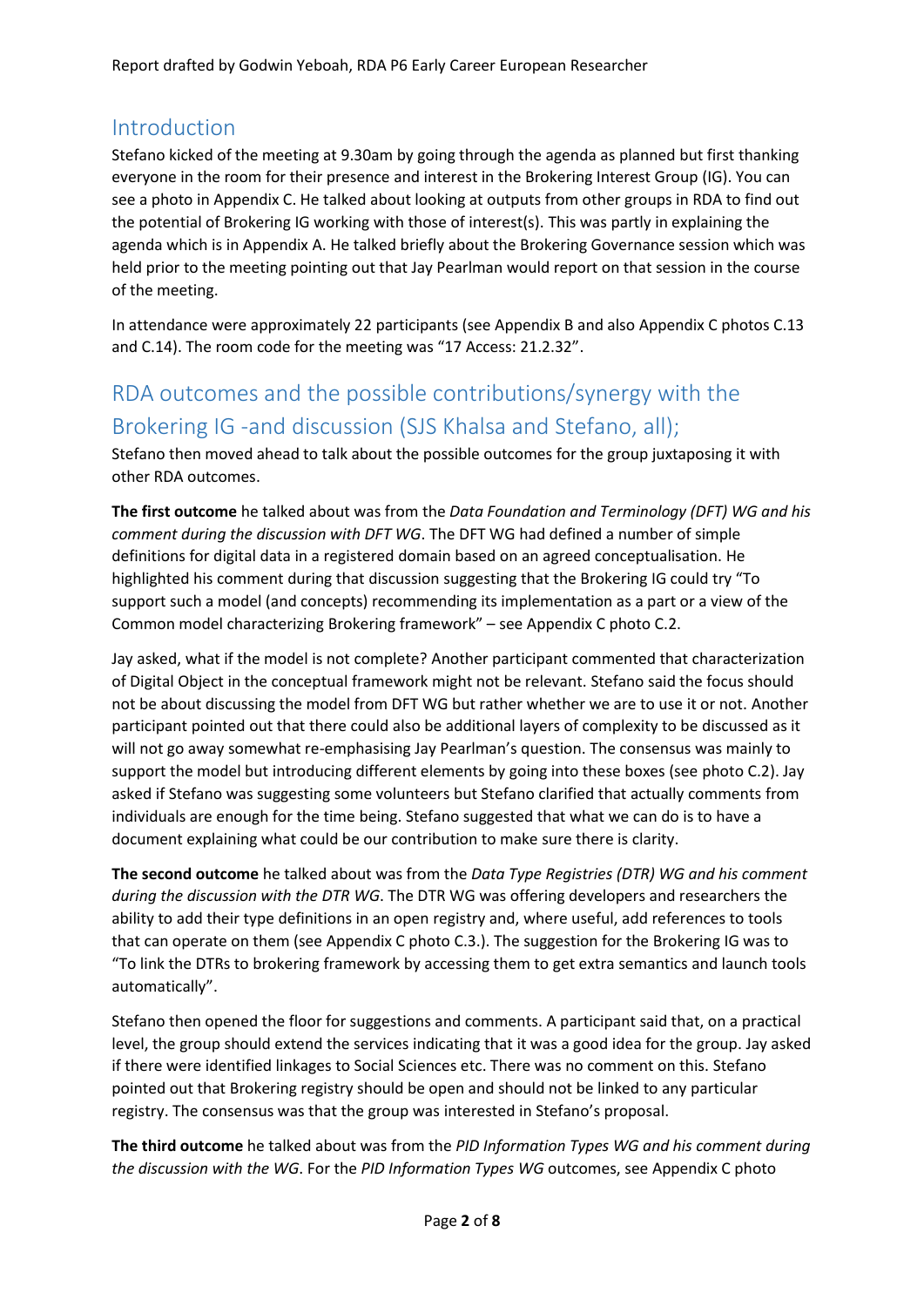C.4.). Stefano's suggestion to the Brokering IG was "To work with the PID Team to test the Brokering framework as a "Big Data Process".

Another participant, expressed his scepticism about the practicality of the approach. Stefano shared that point but argued that "why don't we experiment together?" as something has to be done by all means and working this way was a good way of "getting started". There were comments here and there but eventually the consensus was to somewhat reached. Stefano commented that "we see how far we go with this suggestion".

**The fourth outcome** he talked about was from the *Practical Policy WG and his comment during the discussion with the WG*. For the *Practical Policy WG* outcomes, see Appendix C photo C.5.). Stefano's suggestion to the Brokering IG was "To consider the 11 policy areas in the Brokering Governance WG activity – noticeably, the "brokering agreement" definition.

Stefano then opened the floor for comments and suggestions. A Participant suggested that the group considers Brokering activity into one or more of the policy areas. Eventually, the consensus was to consider the 11 areas and also engagement in order to advocate Brokering. Jay suggested that we invite one of the *Practical Policy WG* members to join the Brokering IG.

**The fifth outcome** he talked about was from the *Scalable Dynamic Data Citation WG and his comment during the discussion with the WG*. For the *Scalable Dynamic Data Citation WG* outcomes, see Appendix C photo C.6.). Stefano's suggestion to the Brokering IG was (1) "To support timestamped query (and elements) recommending its implementation by Brokering framework" and (2) "To test time-stamped query in a brokering framework".

A participant commented that Brokering is also a use case to add additional information but this was counter argued by another participant that the theory of Brokering Framework capturing almost everything could be problematic. Stefano commented that there was the need to have at least one or two systems under the Brokering Framework.

**The sixth outcome** he talked about was from the *Data Description Registry Interoperability WG and his comment during the discussion with the Data Description Registry Interoperability WG*. For the Data Description Registry Interoperability WG outcomes, see Appendix C photo C.7.). Stefano's suggestion to the Brokering IG was that "Brokering Framework can implement the "Metadata Harmonization", the "API Consumer Layer" and relax common artifacts to be implemented by the Data Providers Layer"".

There was not comments here.

**The seventh outcome** he talked about was from the *Metadata Standards Director WG and his comment during the discussion with the Metadata Standards Director WG*. For the *Metadata Standards Director WG* outcomes, see Appendix C photo C.8.). Stefano's suggestion to the Brokering IG was that the "Brokering Framework can implement the necessary mediation functionality to harmonize the DCC entries".

Stefano opened floor for comments and there was immediate consensus on Stefano's suggestion. Keith Jeffery was considered an initial contact point. A participant cautioned that the group needs to consider contacting Metadata WG again as their approach might be confusing. So Stefano quizzed "What was their functional prototype?". A participant suggested links to Data Types as DCC seem to cover only disciplines. A participant commented that there was a complex end point to this e.g. biosharing.org. For practicality, there was the need to restrict to what can be done within say the next two years.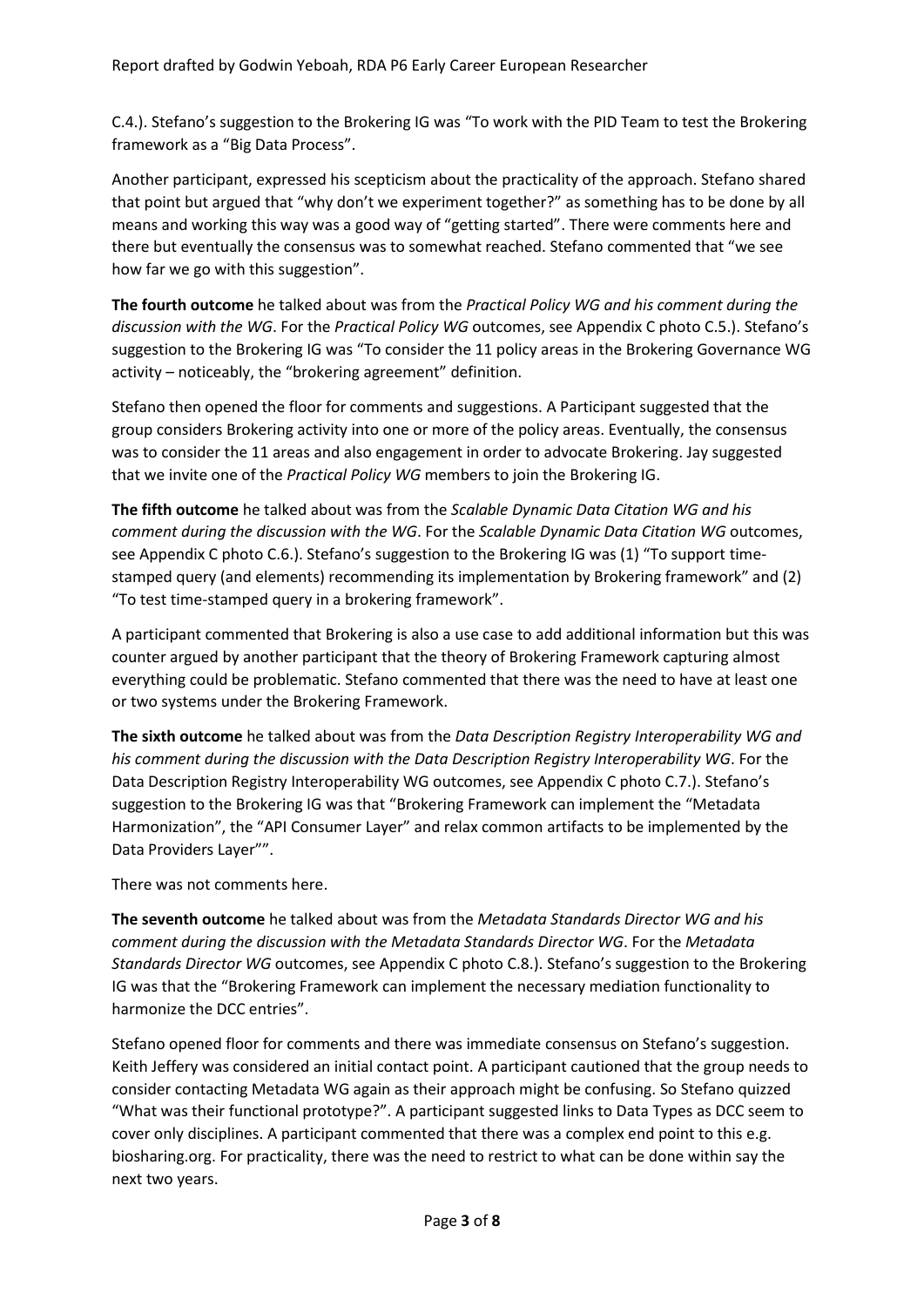**The eighth outcome** he talked about was from the *Wheat Data Interoperability WG (*WDDIWG) *and his comment during the discussion with the Wheat Data Interoperability WG*. For the *Wheat Data Interoperability WG* outcomes, see Appendix C photo C.9.). Stefano's suggestion to the Brokering IG was "To work with WDDIWG for demonstrating of how it is possible to achieve (syntactic and semantic) interoperability without imposing common standards, encouraging them to test the interoperability agreement guidelines (proposed by the Governance WG) specific to frequently used wheat data sources".

No was no comments here as Stefano did not give an opportunity for comments as time was catching up. Stefano ended his presentation and there was an applause.

# Brokering IG/WG in the RDA activities matrix

Wim Hugo, from South Africa, took over from Stefano at 10.39am talking about ICSU-WDS/SAEON (see Appendix C photo C.10). He talked briefly about an idea for forming a working group for the Brokering IG to deal with the idea that the group needed some form of a framework or registry which Brokering components could be described. He supported the idea by saying that the existing working group (i.e. Brokering Governance WG) deals with governance aspects and business models in providing Brokering services. This meant there was a gap as to which Brokers are available and what they could be used for.

Wim suggested the following names for the proposed working group: either "Brokering Framework Working Group" or "Brokering and Mediation Registry Working Group". The requirement for the proposed working group was twofold: (1) to define a collection of mediation components that can interoperate, and (2), from RDA perspective, to test these concepts by having participants' use cases that can test the environment to see whether the environment is working.

He pointed out that protocol inter-mediation is becoming quite important. He talked about a work plan initially discussed in San Diego in the past (three months ago from the meeting date). He then touched on deliverables spanning from 3 months to 18 months. Main participants were Michael D., Wim Hugo and Stefano Nativi and Jay Pearlman. He expressed interest in other interested people especially with backgrounds in Health, Life Sciences, and Humanities (including social sciences).

He also touched on some practical questions he thought about in the interim which he says took him about two months for each of the questions. The questions are:

- How do we describe a broker or mediator or a mediation process?
- How do we match the objects and brokers in an open environment?
- How do we know which metrics and brokers to use?
- Are there registries support services and if so what are they?

He then talked about possible deliverable but cautioned that those were changeable. Stefano suggested that it was useful to provide clear framework.

Wim ended talk at 10.52am and Jay took over for the next item on the agenda.

#### Report on the Governance WG activities

Jay gave a report on Broker Governance WG meeting to the Broker Interest Group (see Appendix C photo C.11). He talked about Broker services for the research communities where he touched on brokering services cloud for cross-disciplinary and multidisciplinary applications such as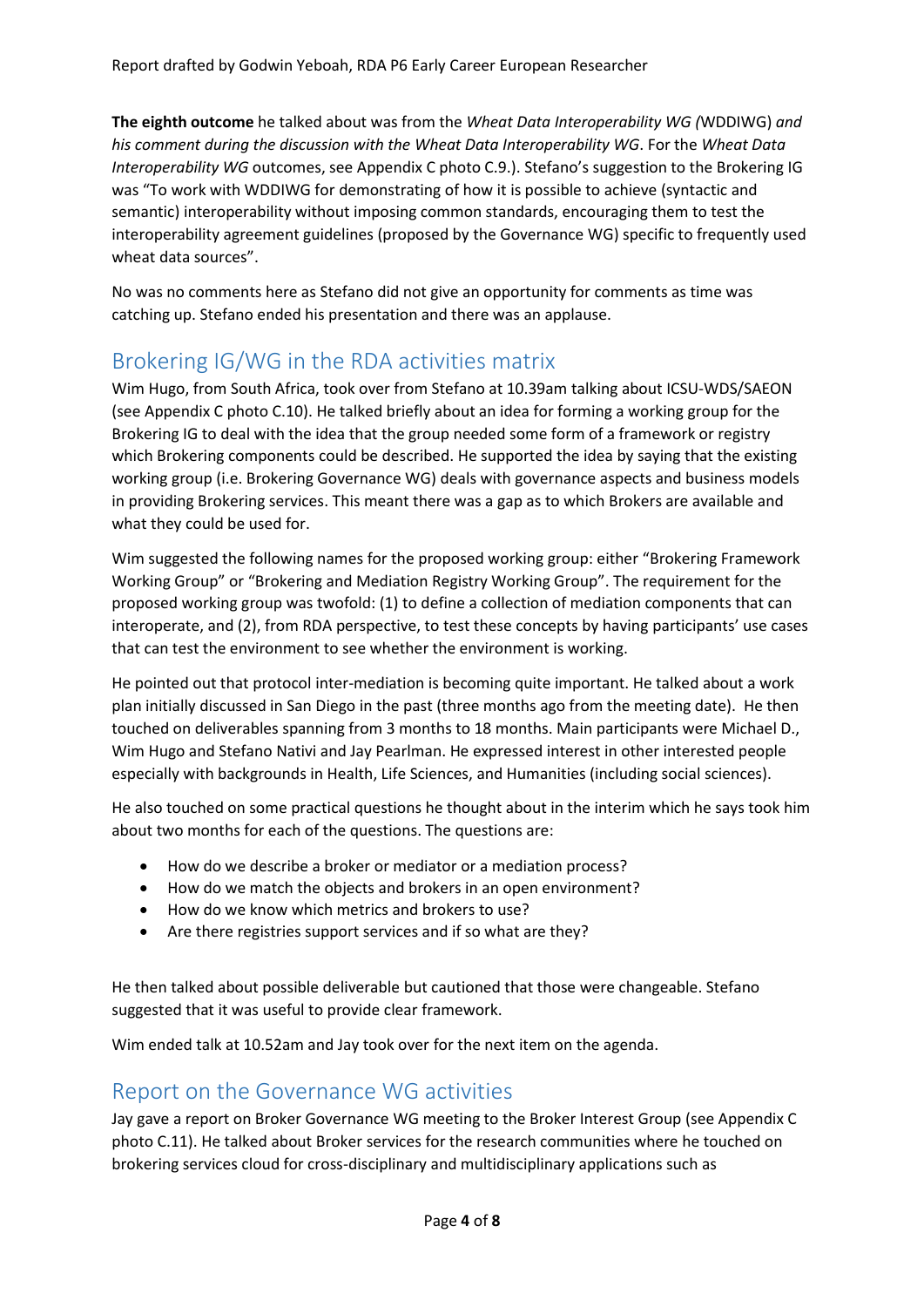meteorology/biodiversity/drought/community N infrastructures. He went on to talk about alternative business models such as Software as a Service (SAS) and government funding. His next slide raised the question "What contributes to sustainability?" where he covered funding/efforts, market development, community engagement (i.e. outreach/advocacy), support/contributions, software engineering, and product management. He also talked about revenue models and their attributes (see Appendix C phot c.12). He finally touched on the next steps where he provided the following:

- Formulating and understanding hybrid models
- Alternatives to sustainability
- Mapping of business models to different target customer bases
- Roadmap including possible hybrid models experience that this is what works and provides flexibility - bottoms up in research customer base unlike the users of excel or word

He then thanked for attention and ended presentation at 10:58.

# Wrap-up (Jay and Stefano)

Stefano wrapped up by saying that the group is clearly in a good position to establish other relations with other groups in RDA. He thanked participants and the meeting came to a close at 11.00am as planned.

# Appendices

#### Appendix A: Agenda with other information

| IG Name  | IG Brokering                                                                                                                                                                                                                                                                                                                                                                                                           |  |  |
|----------|------------------------------------------------------------------------------------------------------------------------------------------------------------------------------------------------------------------------------------------------------------------------------------------------------------------------------------------------------------------------------------------------------------------------|--|--|
| Session  | Stefano Nativi (stefano.nativi@cnr.it), Italian National research Council of Italy                                                                                                                                                                                                                                                                                                                                     |  |  |
| chair(s) | Jay Pearlman (jay.pearlman@jandfent.com), J&F Enterprise                                                                                                                                                                                                                                                                                                                                                               |  |  |
| Context  | Brokers, in general, have existed for many years and have found application in diverse<br>domains and industries (e.g. financial systems, business-to-consumer systems,<br>medicine, and automotive industry). However, the emergence of brokers in science is<br>relatively new. Brokering is now being piloted with great promise in e-infrastructure<br>and science communities in the U.S., Europe, and elsewhere. |  |  |
|          | In science, Brokering architectures introduce a new (middleware service) framework,<br>which does not belong either to the Data Producer's or to the User's Communities. Its<br>governance and operation emerges as a clear challenge.                                                                                                                                                                                 |  |  |
| Links    | https://rd-alliance.org/internal-groups/brokering-ig.html                                                                                                                                                                                                                                                                                                                                                              |  |  |
|          | http://www.earthobservations.org/geoss.shtml                                                                                                                                                                                                                                                                                                                                                                           |  |  |
|          | http://earthcube.org/                                                                                                                                                                                                                                                                                                                                                                                                  |  |  |
|          | http://inspire.ec.europa.eu/                                                                                                                                                                                                                                                                                                                                                                                           |  |  |
| Agenda   | 09:30 - 09:40: Introduction (Stefano and Jay);                                                                                                                                                                                                                                                                                                                                                                         |  |  |
|          | 09:40 - 10:20: RDA outcomes and the possible contributions/synergy with the<br>$\bullet$                                                                                                                                                                                                                                                                                                                               |  |  |
|          | Brokering IG -and discussion (SJS Khalsa and Stefano, all);                                                                                                                                                                                                                                                                                                                                                            |  |  |
|          | 10:20 - 10:40: Brokering IG/WG in the RDA activities matrix;<br>$\bullet$                                                                                                                                                                                                                                                                                                                                              |  |  |
|          | 10:40 - 10:50: Report on the Governance WG activities (Jay)<br>$\bullet$                                                                                                                                                                                                                                                                                                                                               |  |  |
|          | 10:50 - 11:00: Wrap-up (Jay and Stefano)                                                                                                                                                                                                                                                                                                                                                                               |  |  |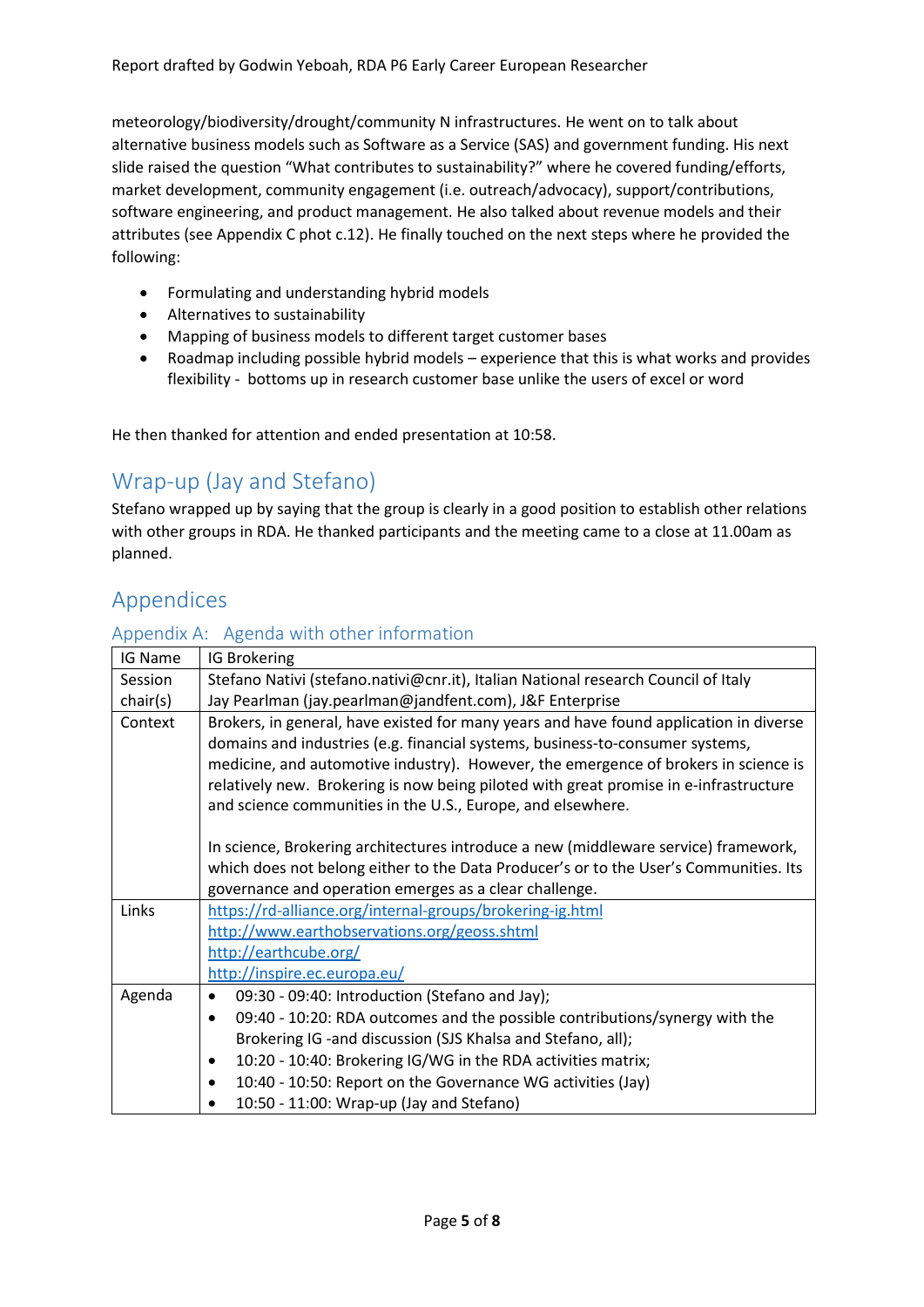Report drafted by Godwin Yeboah, RDA P6 Early Career European Researcher

#### Appendix B: List of participants

This list is not exhaustive as not all participants wrote their name and contacts (See Appendix C photos C.15 and C.16). It might be possible to get full list of participants from the new scanning system introduced during the event (request has already been made to Timea).

| No.            | Name                   | Contact (if available)                            |  |
|----------------|------------------------|---------------------------------------------------|--|
| 1              | Francoise Pearlman     | Jsp@sprintmail.com                                |  |
| $\overline{2}$ | Leon Osinski           | l.osinski@tue.nl                                  |  |
| 3              | Michael Dispenbrouch   | Mdispenbroch@pdugaca.de                           |  |
| 4              | Wim Hugo               | wim@saeon.ac.za                                   |  |
| 5              | Karl Benedict          | kbene@unm.edu                                     |  |
| 6              | Leonando Lazante       | llazarte@unb.br                                   |  |
| 7              | Matt Woodburn          | m.woodburn@nhm.ac.uk                              |  |
| 8              | Pierre Lagarde         | p.lagarde@brgm.fr                                 |  |
| 9              | <b>Herbert Schentz</b> | Herbert.schentz@umwelt-bundesamt.at               |  |
| 10             | Jason Haca             | ja.haca@aist.go.jp                                |  |
| 11             | Lina Naughton          | Linda.naughton@jis.ac.uk                          |  |
| 12             | Angela Dappert         | angela@project-thor.eu                            |  |
| 13             | Godwin Yeboah          | yeboahgodwin@gmail.com / godwin.yeboah@abdn.ac.uk |  |
| 14             | Inma Aleixos           | inmaalei@umich.edu                                |  |
| 15             | Heikki Sundquist       | Hikki sundquist@mikseimikkeli.fi                  |  |

### Appendix C: Snapshots of Presenters





(Photo C.1: Stefano Nativi talking through the agenda for the meeting)





(Photo C.2: Stefano Nativi talking through the Data Foundation and Terminology WG outcomes and his suggestions for the Brokering IG group)



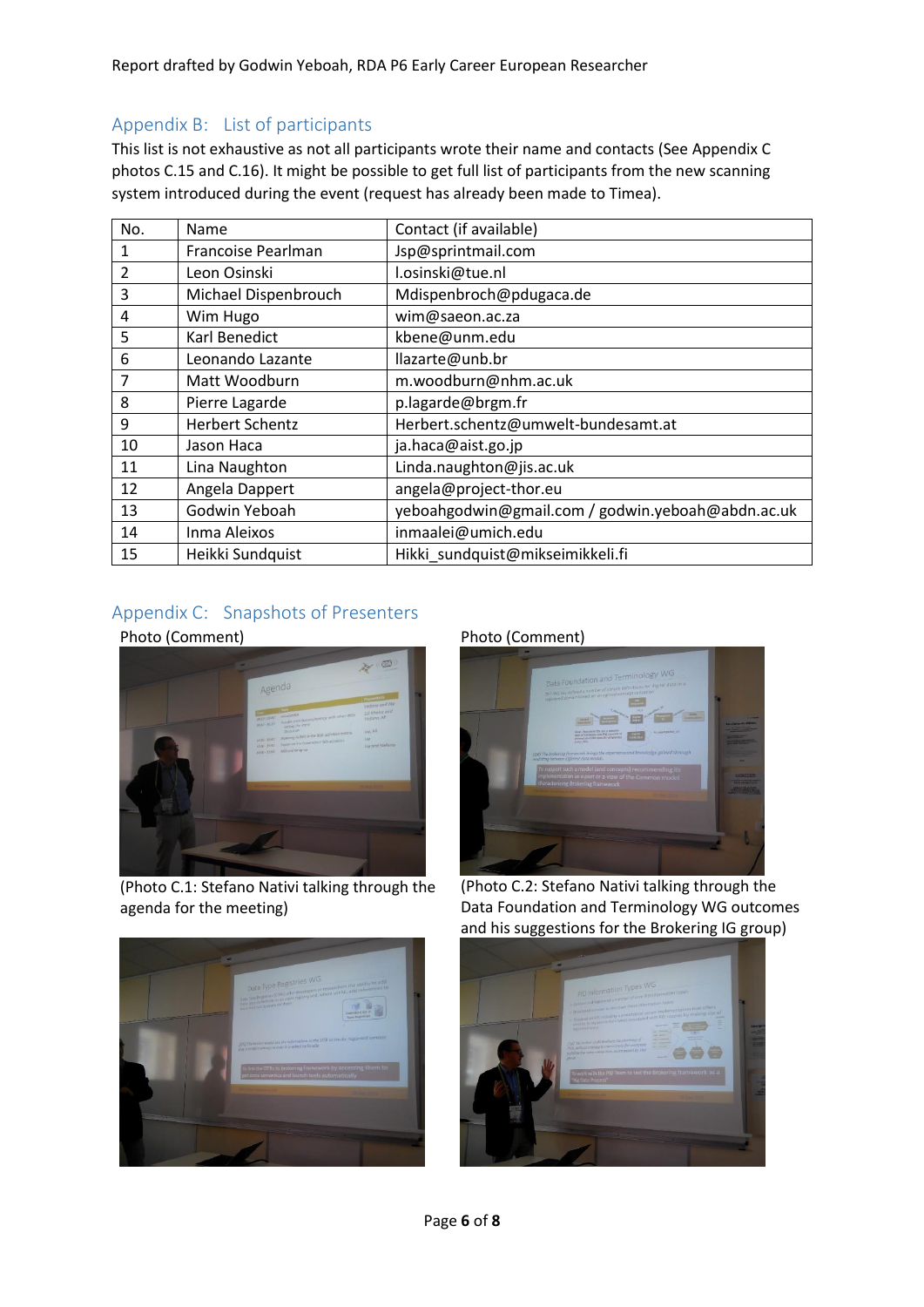(Photo C.3: Stefano Nativi talking through the Data Type Registries WG outcomes and his suggestions for the Brokering IG group)



(Photo C.5: Stefano Nativi talking through the Practical Policy WG outcomes and his suggestions for the Brokering IG group)



(Photo C.7: Stefano Nativi talking through the Data Description Registry Interoperability WG outcomes and his suggestions for the Brokering IG group)





(Photo C.6: Stefano Nativi talking through the Scalable Dynamic Data Citation WG outcomes and his suggestions for the Brokering IG group)



(Photo C.8: Stefano Nativi talking through the Metadata Standards Director WG outcomes and his suggestions for the Brokering IG group)



(Photo C.9: Stefano Nativi talking through the *Wheat Data Interoperability WG* outcomes and his suggestions for the Brokering IG group)



(Photo C.10: Wim Hugo about to start his presentation)